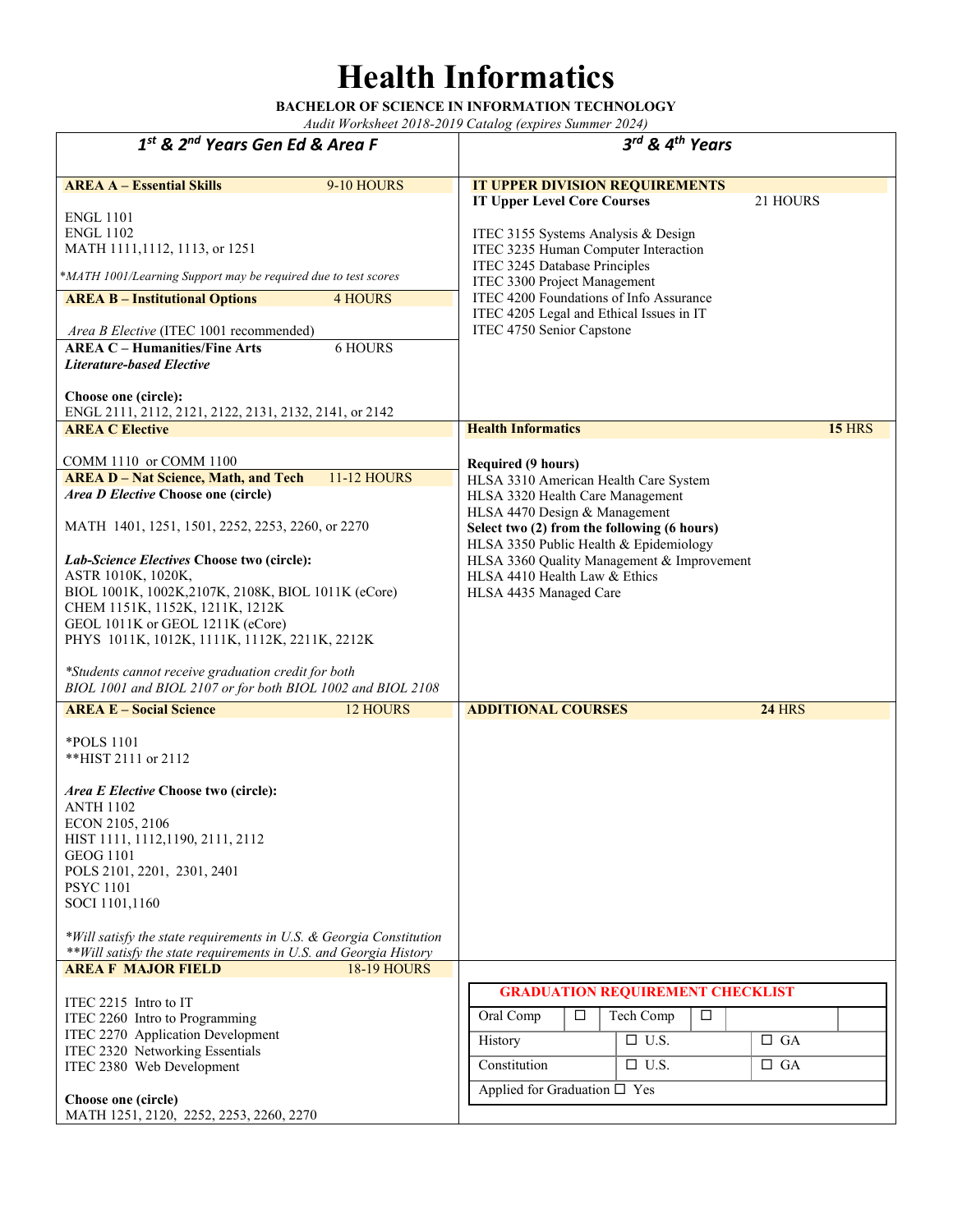# **CYBER FORENSICS**

**BACHELOR OF SCIENCE IN INFORMATION TECHNOLOGY** 

| 1st & 2 <sup>nd</sup> Years Gen Ed & Area F                                                                                                                                                                                                                                                                                                                                                                                                                                                                                       | 3rd & 4 <sup>th</sup> Years                                                                                                                                                                                                                                                                                                                                                                                                             |
|-----------------------------------------------------------------------------------------------------------------------------------------------------------------------------------------------------------------------------------------------------------------------------------------------------------------------------------------------------------------------------------------------------------------------------------------------------------------------------------------------------------------------------------|-----------------------------------------------------------------------------------------------------------------------------------------------------------------------------------------------------------------------------------------------------------------------------------------------------------------------------------------------------------------------------------------------------------------------------------------|
|                                                                                                                                                                                                                                                                                                                                                                                                                                                                                                                                   |                                                                                                                                                                                                                                                                                                                                                                                                                                         |
| <b>AREA A - Essential Skills</b><br>9-10 HOURS<br><b>ENGL 1101</b><br><b>ENGL 1102</b><br>MATH 1111, 1112, 1113, or 1251<br>*MATH 1101 is required if SAT Math $\le$ 550 or ACT $\le$ 24<br><b>AREA B - Institutional Options</b><br><b>4 HOURS</b><br>Area B Elective (ITEC 1001 recommended)<br><b>AREA C - Humanities/Fine Arts</b><br><b>6 HOURS</b><br><b>Literature-based Elective</b><br>Choose one (circle):                                                                                                              | <b>IT UPPER DIVISION REQUIREMENTS</b><br><b>IT Upper Level Core Courses</b><br>21 HOURS<br>ITEC 3155 Systems Analysis & Design<br>ITEC 3235 Human Computer Interaction<br>ITEC 3245 Database Principles<br>ITEC 3300 Project Management<br>ITEC 4200 Foundations of Info Assurance<br>ITEC 4205 Legal and Ethical Issues in IT<br>ITEC 4750 Senior Capstone                                                                             |
| ENGL 2111, 2112, 2121, 2122, 2131, 2132, 2141, or 2142                                                                                                                                                                                                                                                                                                                                                                                                                                                                            |                                                                                                                                                                                                                                                                                                                                                                                                                                         |
| <b>AREA C Elective</b>                                                                                                                                                                                                                                                                                                                                                                                                                                                                                                            | <b>21 HRS</b><br><b>CYBERFORENSIC COURSES</b>                                                                                                                                                                                                                                                                                                                                                                                           |
| COMM 1110 or COMM 1100<br><b>AREA D - Nat Science, Math, and Tech</b><br><b>11-12 HOURS</b><br>Area D Elective Choose one (circle)<br>MATH 1200, 1401, 1251, 1501, 2252, 2253, 2260, 2270<br>Lab-Science Electives Choose two (circle):<br>ASTR 1010K, 1020K,<br>BIOL 1001K, 1002K, 2107K, 2108K,*<br>CHEM 1151K, 1152K, 1211K, 1212K<br><b>GEOL 1011K</b><br>PHYS 1011K, 1012K, 1111K, 1112K, 2211K, 2212K<br>*Students cannot receive graduation credit for both<br>BIOL 1001 and BIOL 2107 or for both BIOL 1002 and BIOL 2108 | Required<br>ITEC 4321 Forensics/Data Recovery<br>ITEC 4322 Advanced Forensics<br>ITEC 4341 Network Forensics and Incident Response Planning<br>CRJU 3200 Criminal Procedure and Evidence<br>CRJU 4310 White Collar and Cybercrime<br>Two Classes from the Following<br>ITEC 3328 Linux Systems Administration<br>ITEC 4344 Ethical Hacking<br>ITEC 4299 Special Topics in Cyber Forensics<br>ACCT 3130 Forensic Accounting and Auditing |
| <b>AREA E - Social Science</b><br>12 HOURS                                                                                                                                                                                                                                                                                                                                                                                                                                                                                        | <b>ADDITIONAL COURSES</b><br><b>18 HRS</b>                                                                                                                                                                                                                                                                                                                                                                                              |
| *POLS 1101 or 1101H<br>** HIST 2111, 2111H, 2112, or 2112H<br>Area E Elective Choose two (circle):<br><b>ANTH 1102,</b><br>ECON 2105, 2106<br>HIST 1111, 1112, 1190, 2111, 2112<br><b>GEOG 1101</b><br>POLS 2101, 2201, 2301, 2401<br><b>PSYC 1101</b><br>SOCI 1101, 1160                                                                                                                                                                                                                                                         |                                                                                                                                                                                                                                                                                                                                                                                                                                         |
| *Will satisfy the state requirements in U.S. & Georgia Constitution<br>** Will satisfy the state requirements in U.S. and Georgia History<br><b>AREA F MAJOR FIELD</b><br><b>18-19 HOURS</b>                                                                                                                                                                                                                                                                                                                                      |                                                                                                                                                                                                                                                                                                                                                                                                                                         |
| ITEC 2215 Intro to IT<br>ITEC 2260 Intro to Programming<br>ITEC 2270 Application Development<br>ITEC 2320 Networking Essentials<br>ITEC 2380 Web Development<br>Choose one (circle)<br>MATH 1251, 2120, 2252, 2253, 2260, 2270                                                                                                                                                                                                                                                                                                    | <b>GRADUATION REQUIREMENT CHECKLIST</b><br>Oral Comp<br>□<br>Tech Comp<br>□<br>$\Box$ U.S.<br>$\Box$ GA<br>History<br>Constitution<br>$\Box$ U.S.<br>$\Box$ GA<br>Applied for Graduation $\square$ Yes                                                                                                                                                                                                                                  |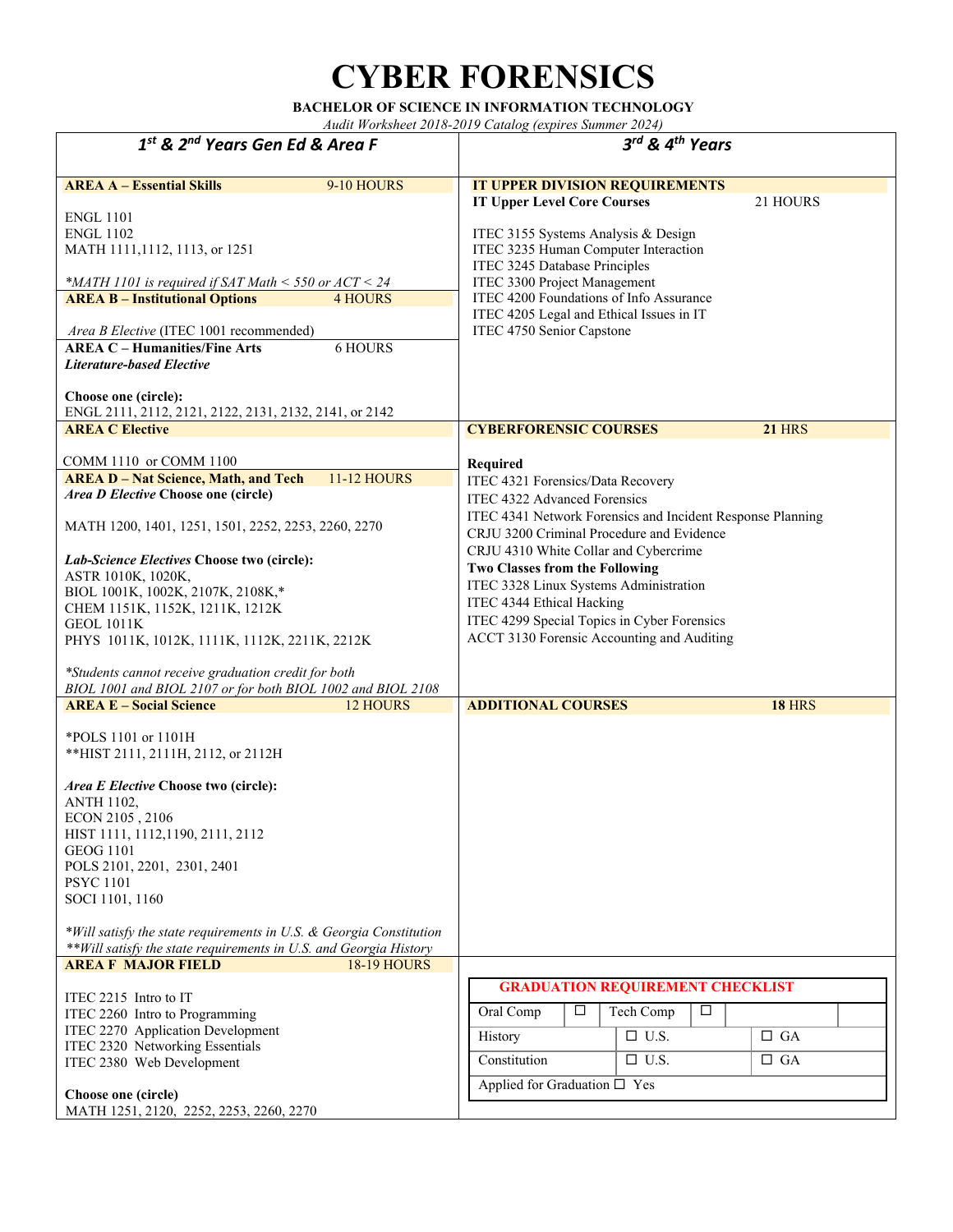#### **CYBERSECURITY**

**BACHELOR OF SCIENCE IN INFORMATION TECHNOLOGY** 

| $1st$ & $2nd$ Years Gen Ed & Area F                                                                                                                                                                                                                                                                                                                                                                                                                                                                                               | 3rd & 4th Years                                                                                                                                                                                                                                                                                                           |
|-----------------------------------------------------------------------------------------------------------------------------------------------------------------------------------------------------------------------------------------------------------------------------------------------------------------------------------------------------------------------------------------------------------------------------------------------------------------------------------------------------------------------------------|---------------------------------------------------------------------------------------------------------------------------------------------------------------------------------------------------------------------------------------------------------------------------------------------------------------------------|
|                                                                                                                                                                                                                                                                                                                                                                                                                                                                                                                                   |                                                                                                                                                                                                                                                                                                                           |
| <b>AREA A - Essential Skills</b><br>9-10 HOURS<br><b>ENGL 1101</b><br><b>ENGL 1102</b><br>MATH 1111, 1112, 1113, or 1251                                                                                                                                                                                                                                                                                                                                                                                                          | IT UPPER DIVISION REQUIREMENTS<br><b>IT Upper Level Core Courses</b><br>21 HOURS<br>ITEC 3155 Systems Analysis & Design<br>ITEC 3235 Human Computer Interaction<br>ITEC 3245 Database Principles                                                                                                                          |
| *MATH 1101 is required if SAT Math $<$ 550 or ACT $<$ 24<br><b>4 HOURS</b><br><b>AREA B - Institutional Options</b><br>Area B Elective (ITEC 1001 recommended)<br><b>AREA C - Humanities/Fine Arts</b><br><b>6 HOURS</b><br><b>Literature-based Elective</b><br>Choose one (circle):<br>ENGL 2111, 2112, 2121, 2122, 2131, 2132, 2141, or 2142                                                                                                                                                                                    | ITEC 3300 Project Management<br>ITEC 4200 Foundations of Info Assurance<br>ITEC 4205 Legal and Ethical Issues in IT<br>ITEC 4750 Senior Capstone                                                                                                                                                                          |
| <b>AREA C Elective</b>                                                                                                                                                                                                                                                                                                                                                                                                                                                                                                            | <b>27 HRS</b><br><b>CYBERSECURITY COURSES</b>                                                                                                                                                                                                                                                                             |
| COMM 1110 or COMM 1100<br><b>AREA D - Nat Science, Math, and Tech</b><br><b>11-12 HOURS</b><br>Area D Elective Choose one (circle)<br>MATH 1200, 1401, 1251, 1501, 2252, 2253, 2260, 2270<br>Lab-Science Electives Choose two (circle):<br>ASTR 1010K, 1020K,<br>BIOL 1001K, 1002K, 2107K, 2108K,*<br>CHEM 1151K, 1152K, 1211K, 1212K<br><b>GEOL 1011K</b><br>PHYS 1011K, 1012K, 1111K, 1112K, 2211K, 2212K<br>*Students cannot receive graduation credit for both<br>BIOL 1001 and BIOL 2107 or for both BIOL 1002 and BIOL 2108 | ITEC 3325 Windows System Admin<br>ITEC 3328 Linux Systems Admin<br>ITEC 4345 Cyber Systems Security<br>ITEC 4344 Ethical Hacking<br>ITEC 4321 Digital Forensics<br>ITEC 4341 Network Forensics and Incident Response Planning<br>ITEC 4361 Software Security<br>ITEC 4370 Virtual Computing<br>ITEC 4421 Network Security |
| <b>AREA E - Social Science</b><br><b>12 HOURS</b>                                                                                                                                                                                                                                                                                                                                                                                                                                                                                 | <b>ADDITIONAL COURSES</b><br><b>12 HRS</b>                                                                                                                                                                                                                                                                                |
| *POLS 1101<br>**HIST 2111, 2112<br>Area E Elective Choose two (circle):<br><b>ANTH 1102,</b><br>ECON 2105, 2106<br>HIST 1111, 1112, 1190, 2111, 2112<br><b>GEOG 1101</b><br>POLS 2101, 2201, 2301, 2401<br><b>PSYC 1101</b><br>SOCI 1101, 1160                                                                                                                                                                                                                                                                                    |                                                                                                                                                                                                                                                                                                                           |
| *Will satisfy the state requirements in U.S. & Georgia Constitution<br>** Will satisfy the state requirements in U.S. and Georgia History                                                                                                                                                                                                                                                                                                                                                                                         |                                                                                                                                                                                                                                                                                                                           |
| <b>AREA F MAJOR FIELD</b><br><b>18-19 HOURS</b><br>ITEC 2215 Intro to IT<br>ITEC 2260 Intro to Programming<br>ITEC 2270 Application Development<br>ITEC 2320 Networking Essentials<br>ITEC 2380 Web Development<br>Choose one (circle)<br>MATH 1251, 2120, 2252, 2253, 2260, 2270                                                                                                                                                                                                                                                 | <b>GRADUATION REQUIREMENT CHECKLIST</b><br>Oral Comp<br>$\Box$<br>Tech Comp<br>$\Box$<br>$\Box$ U.S.<br>$\Box$ GA<br>History<br>Constitution<br>$\Box$ U.S.<br>$\Box$ GA<br>Applied for Graduation □ Yes                                                                                                                  |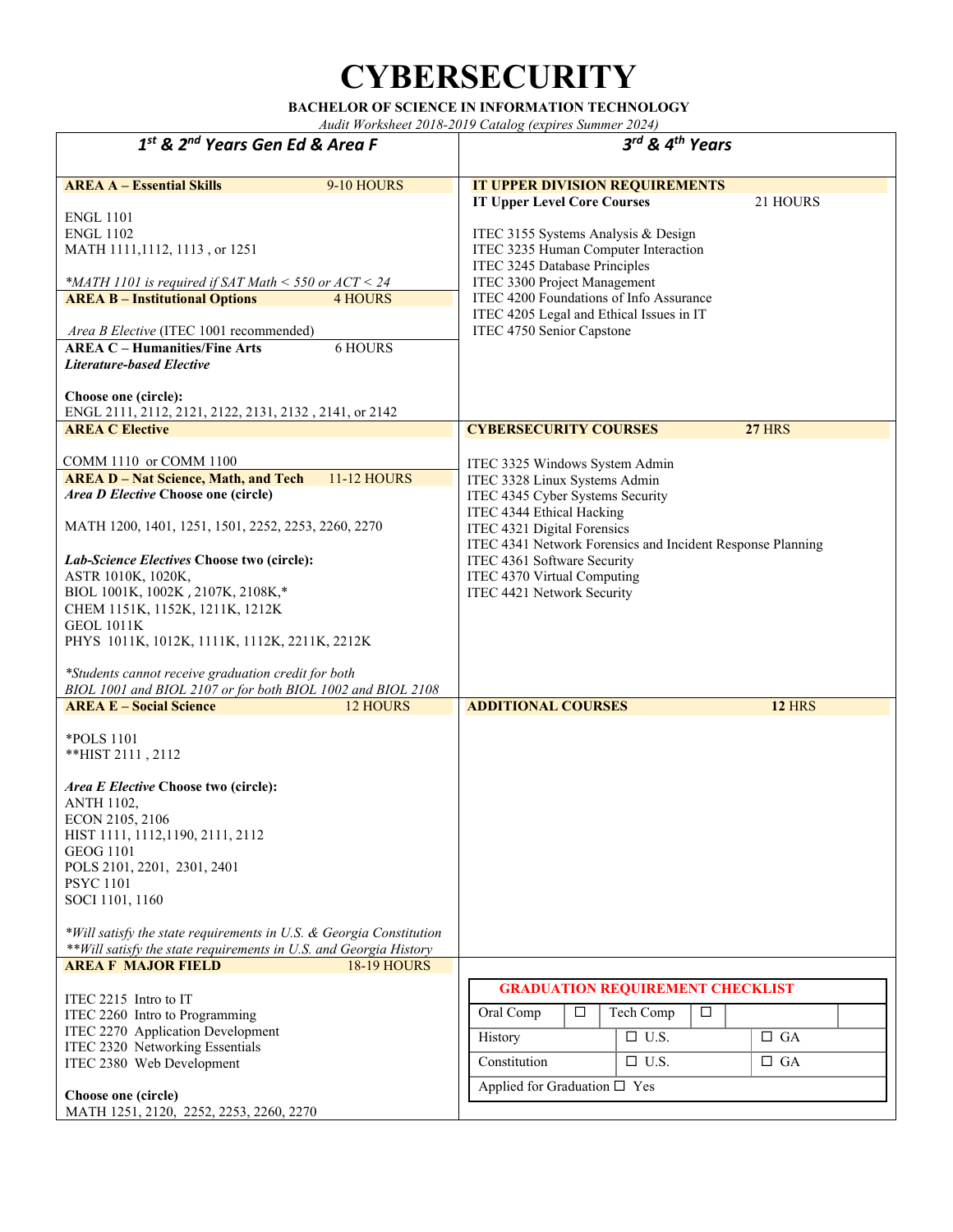# **INTEGRATED DIGITAL MEDIA & GAME DESIGN**

**BACHELOR OF SCIENCE IN INFORMATION TECHNOLOGY** 

| 1st & 2 <sup>nd</sup> Years Gen Ed & Area F                                                                                                                                                                                                                                                                                                                                                                                                                                                                 |                                                |                                                                                                                                                                                                                                                                                                                                                                                                                                                                                                       | 3rd & 4th Years                                                                              |                        |
|-------------------------------------------------------------------------------------------------------------------------------------------------------------------------------------------------------------------------------------------------------------------------------------------------------------------------------------------------------------------------------------------------------------------------------------------------------------------------------------------------------------|------------------------------------------------|-------------------------------------------------------------------------------------------------------------------------------------------------------------------------------------------------------------------------------------------------------------------------------------------------------------------------------------------------------------------------------------------------------------------------------------------------------------------------------------------------------|----------------------------------------------------------------------------------------------|------------------------|
| <b>AREA A - Essential Skills</b><br><b>ENGL 1101</b><br><b>ENGL 1102</b><br>MATH 1111,1112, 1113, or 1251<br>*MATH 1101 is required if SAT Math $<$ 550 or ACT $<$ 24<br><b>AREA B - Institutional Options</b><br>Area B Elective (ITEC 1001 recommended)<br><b>AREA C - Humanities/Fine Arts</b><br><b>Literature-based Elective</b><br>Choose one (circle):<br>ENGL 2111, 2112, 2121, 2122, 2131, 2132, 2141, or 2142                                                                                     | 9-10 HOURS<br><b>4 HOURS</b><br><b>6 HOURS</b> | IT UPPER DIVISION REQUIREMENTS<br><b>IT Upper Level Core Courses</b><br>ITEC 3155 Systems Analysis & Design<br>ITEC 3235 Human Computer Interaction<br>ITEC 3245 Database Principles<br>ITEC 3300 Project Management<br>ITEC 4200 Foundations of Info Assurance<br>ITEC 4205 Legal and Ethical Issues in IT<br>ITEC 4750 Senior Capstone                                                                                                                                                              |                                                                                              | 21 HOURS               |
| <b>AREA C Elective</b>                                                                                                                                                                                                                                                                                                                                                                                                                                                                                      |                                                | <b>INTEGRATED DIGITAL MEDIA &amp; GAME DESIGN</b>                                                                                                                                                                                                                                                                                                                                                                                                                                                     |                                                                                              | <b>21 HRS</b>          |
| COMM 1110 or COMM 1100<br><b>AREA D - Nat Science, Math, and Tech</b><br>Area D Elective Choose one (circle)<br>MATH 1200, 1401, 1251, 1501, 2252, 2253, 2260, 2270<br>Lab-Science Electives Choose two (circle):<br>ASTR 1010K, 1020K,<br>BIOL 1001K, 1002K, 2107K, 2108K,*<br>CHEM 1151K, 1152K, 1211K, 1212K<br><b>GEOL 1011K</b><br>PHYS 1011K, 1012K, 1111K, 1112K, 2211K, 2212K<br>*Students cannot receive graduation credit for both<br>BIOL 1001 and BIOL 2107 or for both BIOL 1002 and BIOL 2108 | <b>11-12 HOURS</b>                             | <b>Required (15 hours)</b><br>ITEC 3236 Interactive Digital Media<br>ITEC 4230 Graphic Imaging<br>ITEC 4238 2D Computer Animation<br>ITEC 4237 3D Modeling<br>ITEC 4255 Game Design and Development<br>Select two (2) from the following (6 hours)<br>ITEC 4250 Computational Intelligence<br>ITEC 4284 Web Multimedia Delivery<br>NMAC 3600 Digital Storytelling<br>NMAC 3108 Writing for Digital Media<br>NMAC 3145 Digital Media Studio<br>ITEC 4299 Special Topics in Digital Media & Game Design |                                                                                              |                        |
| <b>AREA E - Social Science</b>                                                                                                                                                                                                                                                                                                                                                                                                                                                                              | <b>12 HOURS</b>                                | <b>ADDITIONAL COURSES</b>                                                                                                                                                                                                                                                                                                                                                                                                                                                                             |                                                                                              | <b>18 HRS</b>          |
| <i>*POLS</i> 1101<br>**HIST 2111, 2112<br>Area E Elective Choose two (circle):<br><b>ANTH 1102</b><br>ECON 2105, 2106<br>HIST 1111, 1112, 1190, 2111, 2112<br><b>GEOG 1101</b><br>POLS 2101, 2201, 2301, 2401<br><b>PSYC 1101</b><br>SOCI 1101,1160<br>*Will satisfy the state requirements in U.S. & Georgia Constitution                                                                                                                                                                                  |                                                |                                                                                                                                                                                                                                                                                                                                                                                                                                                                                                       |                                                                                              |                        |
| ** Will satisfy the state requirements in U.S. and Georgia History<br><b>AREA F MAJOR FIELD</b>                                                                                                                                                                                                                                                                                                                                                                                                             | <b>18-19 HOURS</b>                             |                                                                                                                                                                                                                                                                                                                                                                                                                                                                                                       |                                                                                              |                        |
| ITEC 2215 Intro to IT<br>ITEC 2260 Intro to Programming<br>ITEC 2270 Application Development<br>ITEC 2320 Networking Essentials<br>ITEC 2380 Web Development<br>Choose one (circle)                                                                                                                                                                                                                                                                                                                         |                                                | Oral Comp<br>$\Box$<br>History<br>Constitution<br>Applied for Graduation $\square$ Yes                                                                                                                                                                                                                                                                                                                                                                                                                | <b>GRADUATION REQUIREMENT CHECKLIST</b><br>Tech Comp<br>$\Box$<br>$\Box$ U.S.<br>$\Box$ U.S. | $\Box$ GA<br>$\Box$ GA |
| MATH 1251, 2120, 2252, 2253, 2260, 2270                                                                                                                                                                                                                                                                                                                                                                                                                                                                     |                                                |                                                                                                                                                                                                                                                                                                                                                                                                                                                                                                       |                                                                                              |                        |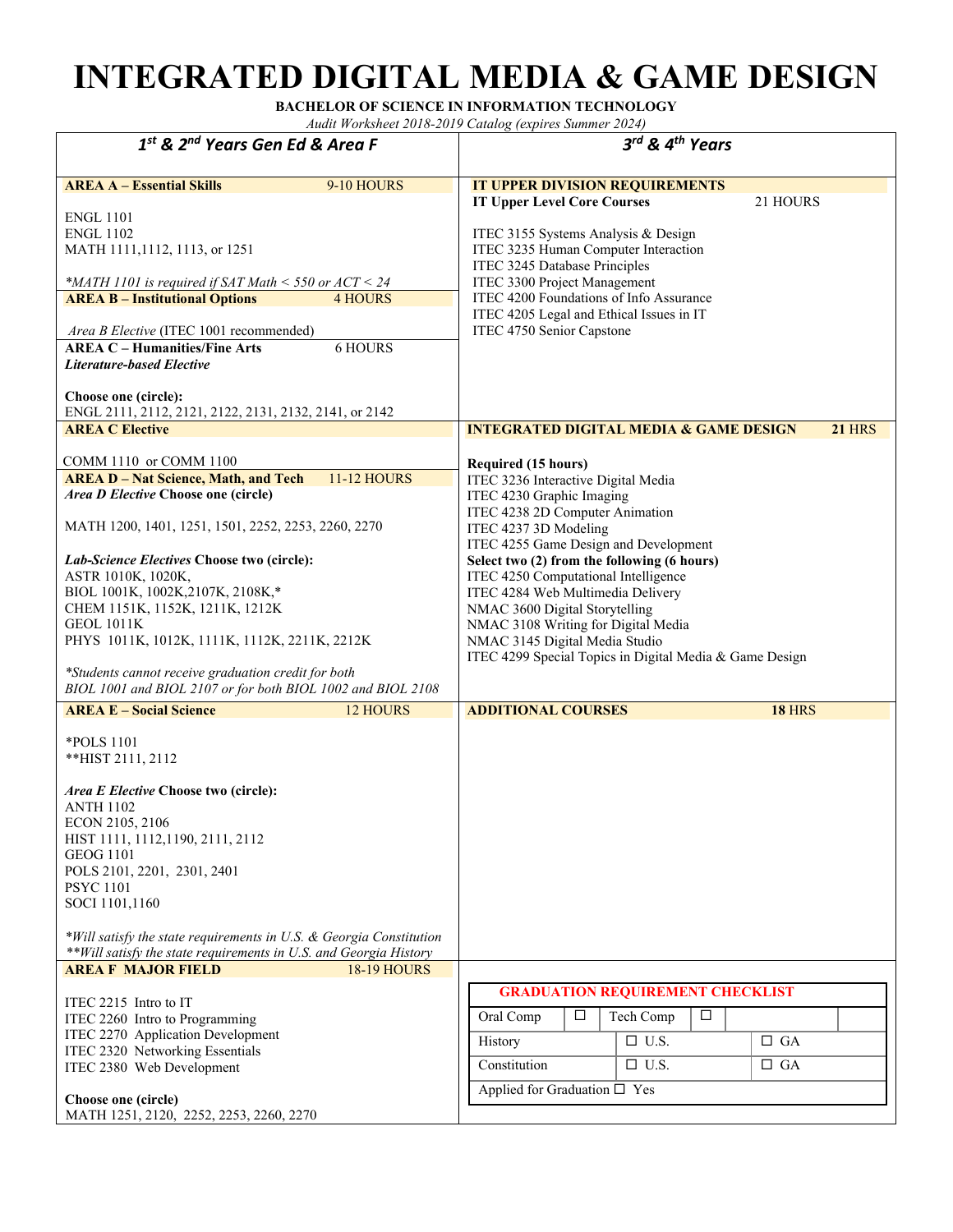### **NETWORK TECHNOLOGY & ADMINISTRATION**

**BACHELOR OF SCIENCE IN INFORMATION TECHNOLOGY** 

| 1st & 2 <sup>nd</sup> Years Gen Ed & Area F                                                                                                                                                                                                                                                                                                                                                                                                                                                                                       | $3^{rd}$ & 4 <sup>th</sup> Years                                                                                                                                                                                                                                                                                                                                                                                                                                                                         |
|-----------------------------------------------------------------------------------------------------------------------------------------------------------------------------------------------------------------------------------------------------------------------------------------------------------------------------------------------------------------------------------------------------------------------------------------------------------------------------------------------------------------------------------|----------------------------------------------------------------------------------------------------------------------------------------------------------------------------------------------------------------------------------------------------------------------------------------------------------------------------------------------------------------------------------------------------------------------------------------------------------------------------------------------------------|
|                                                                                                                                                                                                                                                                                                                                                                                                                                                                                                                                   |                                                                                                                                                                                                                                                                                                                                                                                                                                                                                                          |
| <b>AREA A - Essential Skills</b><br>9-10 HOURS<br><b>ENGL 1101</b><br><b>ENGL 1102</b><br>MATH 1111,1112, 1113, or 1251<br>*MATH 1101 is required if SAT Math < 550 or $ACT < 24$<br><b>AREA B - Institutional Options</b><br><b>4 HOURS</b><br>Area B Elective (ITEC 1001 recommended)<br><b>AREA C - Humanities/Fine Arts</b><br><b>6 HOURS</b><br><b>Literature-based Elective</b><br>Choose one (circle):<br>ENGL 2111, 2112, 2121, 2122, 2131, 2132, 2141, or 2142                                                           | IT UPPER DIVISION REQUIREMENTS<br><b>IT Upper Level Core Courses</b><br>21 HOURS<br>ITEC 3155 Systems Analysis & Design<br>ITEC 3235 Human Computer Interaction<br>ITEC 3245 Database Principles<br>ITEC 3300 Project Management<br>ITEC 4200 Foundations of Info Assurance<br>ITEC 4205 Legal and Ethical Issues in IT<br>ITEC 4750 Senior Capstone                                                                                                                                                     |
| <b>AREA C Elective</b>                                                                                                                                                                                                                                                                                                                                                                                                                                                                                                            | <b>NETWORK TECH &amp; ADMIN COURSES</b><br><b>21 HRS</b>                                                                                                                                                                                                                                                                                                                                                                                                                                                 |
| COMM 1110 or COMM 1100<br><b>AREA D - Nat Science, Math, and Tech</b><br><b>11-12 HOURS</b><br>Area D Elective Choose one (circle)<br>MATH 1200, 1401, 1251, 1501, 2252, 2253, 2260, 2270<br>Lab-Science Electives Choose two (circle):<br>ASTR 1010K, 1020K,<br>BIOL 1001K, 1002K, 2107K, 2108K,*<br>CHEM 1151K, 1152K, 1211K, 1212K<br><b>GEOL 1011K</b><br>PHYS 1011K, 1012K, 1111K, 1112K, 2211K, 2212K<br>*Students cannot receive graduation credit for both<br>BIOL 1001 and BIOL 2107 or for both BIOL 1002 and BIOL 2108 | Required (15 hours)<br>ITEC 3325 - Windows Systems Administration<br>ITEC 3328 - Linux Systems Administration<br>ITEC 4329 - Data Communications<br>ITEC 4370 - Virtual Computing<br>ITEC 4421 - Network Security<br>Select two (2) from the following (6 hours)<br>ITEC 3220 - Hardware and Systems<br>ITEC 4285 - Web Server Administration<br>ITEC 4242 - Database Administration<br>ITEC 4324 - Wireless Technologies<br>ITEC 4299 - Special Topics in Networking Technologies and<br>Administration |
| <b>AREA E - Social Science</b><br>12 HOURS                                                                                                                                                                                                                                                                                                                                                                                                                                                                                        | <b>ADDITIONAL COURSES</b><br><b>18 HRS</b>                                                                                                                                                                                                                                                                                                                                                                                                                                                               |
| *POLS 1101<br>**HIST 2111, 2112<br>Area E Elective Choose two (circle):<br><b>ANTH 1102,</b><br>ECON 2105,2106<br>HIST 1111, 1112, 1190, 2111, 2112<br><b>GEOG 1101</b><br>POLS 2101, 2201, 2301, 2401<br><b>PSYC 1101</b><br>SOCI 1101, 1160                                                                                                                                                                                                                                                                                     |                                                                                                                                                                                                                                                                                                                                                                                                                                                                                                          |
| *Will satisfy the state requirements in U.S. & Georgia Constitution<br>** Will satisfy the state requirements in U.S. and Georgia History                                                                                                                                                                                                                                                                                                                                                                                         |                                                                                                                                                                                                                                                                                                                                                                                                                                                                                                          |
| <b>AREA F MAJOR FIELD</b><br><b>18-19 HOURS</b>                                                                                                                                                                                                                                                                                                                                                                                                                                                                                   |                                                                                                                                                                                                                                                                                                                                                                                                                                                                                                          |
| ITEC 2215 Intro to IT<br>ITEC 2260 Intro to Programming<br>ITEC 2270 Application Development<br>ITEC 2320 Networking Essentials<br>ITEC 2380 Web Development<br>Choose one (circle)                                                                                                                                                                                                                                                                                                                                               | <b>GRADUATION REQUIREMENT CHECKLIST</b><br>Oral Comp<br>$\Box$<br>Tech Comp<br>$\Box$<br>$\Box$ U.S.<br>$\Box$ GA<br>History<br>Constitution<br>$\Box$ U.S.<br>$\Box$ GA<br>Applied for Graduation $\square$ Yes                                                                                                                                                                                                                                                                                         |
| MATH 1251, 2120, 2252, 2253, 2260, 2270                                                                                                                                                                                                                                                                                                                                                                                                                                                                                           |                                                                                                                                                                                                                                                                                                                                                                                                                                                                                                          |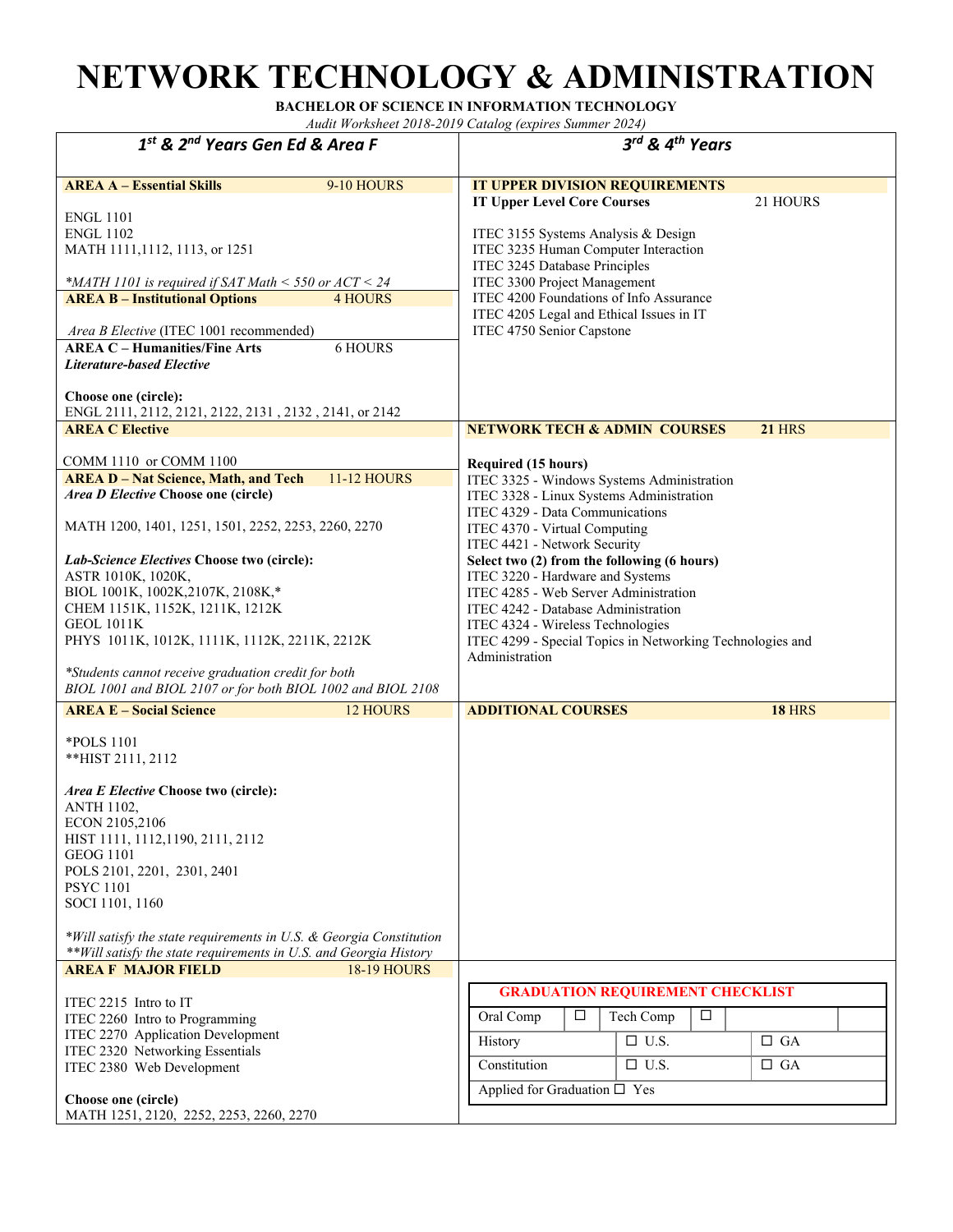# **SOFTWARE ENGINEERING**

**BACHELOR OF SCIENCE IN INFORMATION TECHNOLOGY** 

| 1st & 2 <sup>nd</sup> Years Gen Ed & Area F                                                                                                                                                                                                                                                                                                                                                                                                                                                                                                                        | 3rd & 4 <sup>th</sup> Years                                                                                                                                                                                                                                                                                                                                                                                                                                               |  |
|--------------------------------------------------------------------------------------------------------------------------------------------------------------------------------------------------------------------------------------------------------------------------------------------------------------------------------------------------------------------------------------------------------------------------------------------------------------------------------------------------------------------------------------------------------------------|---------------------------------------------------------------------------------------------------------------------------------------------------------------------------------------------------------------------------------------------------------------------------------------------------------------------------------------------------------------------------------------------------------------------------------------------------------------------------|--|
| <b>AREA A - Essential Skills</b><br>9-10 HOURS<br><b>ENGL 1101</b><br><b>ENGL 1102</b><br>MATH 1111, 1112, 1113, or 1251<br>*MATH 1101 is required if SAT Math $\le$ 550 or ACT $\le$ 24<br><b>AREA B - Institutional Options</b><br><b>4 HOURS</b><br>Area B Elective (ITEC 1001 recommended)<br><b>AREA C - Humanities/Fine Arts</b><br>6 HOURS<br><b>Literature-based Elective</b><br>Choose one (circle):<br>ENGL 2111, 2112, 2121, 2122, 2131, 2132, 2141, or 2142                                                                                            | IT UPPER DIVISION REQUIREMENTS<br><b>IT Upper Level Core Courses</b><br>21 HOURS<br>ITEC 3155 Systems Analysis & Design<br>ITEC 3235 Human Computer Interaction<br>ITEC 3245 Database Principles<br>ITEC 3300 Project Management<br>ITEC 4200 Foundations of Info Assurance<br>ITEC 4205 Legal and Ethical Issues in IT<br>ITEC 4750 Senior Capstone                                                                                                                      |  |
| <b>AREA C Elective</b><br>COMM 1110 or COMM 1100<br><b>AREA D - Nat Science, Math, and Tech</b><br><b>11-12 HOURS</b><br><i>Area D Elective</i> Choose one (circle)<br>MATH 1200, 1401, 1251, 1501, 2252, 2253, 2260, 2270<br>Lab-Science Electives Choose two (circle):<br>ASTR 1010K, 1020K,<br>BIOL 1001K, 1002K, 2107K, 2108K,*<br>CHEM 1151K, 1152K, 1211K, 1212K<br><b>GEOL 1011K</b><br>PHYS 1011K, 1012K, 1111K, 1112K, 2211K, 2212K<br>*Students cannot receive graduation credit for both<br>BIOL 1001 and BIOL 2107 or for both BIOL 1002 and BIOL 2108 | <b>SOFTWARE ENGINEERING</b><br><b>30 HRS</b><br><b>Required (30 hours)</b><br>ITEC 3250 Software Engineering<br>ITEC 3264 Data Structures/Algorithm Analysis<br>ITEC 3265 Operating Systems<br>ITEC 4261 JAVA Programming OR ITEC 4266 C++ Programming<br>ITEC 4270 Robot Programming<br>ITEC 4329 Data Communications<br>ITEC 4361 Software Security<br>ITEC 4362 Computer Architecture<br>ITEC 4364 Systems Programming<br>ITEC 4365 Software Testing/Quality Assurance |  |
| <b>AREA E - Social Science</b><br><b>12 HOURS</b><br>*POLS 1101<br>**HIST 2111, 2112<br>Area E Elective Choose two (circle):<br><b>ANTH 1102,</b><br>ECON 2105, 2106<br>HIST 1111, 1112, 1190, 2111, 2112<br><b>GEOG 1101</b><br>POLS 2101, 2201, 2301, 2401<br><b>PSYC 1101</b><br>SOCI 1101, 1160<br>*Will satisfy the state requirements in U.S. & Georgia Constitution<br>** Will satisfy the state requirements in U.S. and Georgia History<br><b>AREA F MAJOR FIELD</b><br><b>18-19 HOURS</b>                                                                | <b>ADDITIONAL COURSES</b>                                                                                                                                                                                                                                                                                                                                                                                                                                                 |  |
| ITEC 2215 Intro to IT<br>ITEC 2260 Intro to Programming<br>ITEC 2270 Application Development<br>ITEC 2320 Networking Essentials<br>ITEC 2380 Web Development<br>Choose one (circle)<br>MATH 1251, 2120, 2252, 2253, 2260, 2270                                                                                                                                                                                                                                                                                                                                     | <b>GRADUATION REQUIREMENT CHECKLIST</b><br>Oral Comp<br>Tech Comp<br>□<br>□<br>$\Box$ U.S.<br>History<br>$\Box$ GA<br>$\Box$ U.S.<br>Constitution<br>$\Box$ GA<br>Applied for Graduation □ Yes                                                                                                                                                                                                                                                                            |  |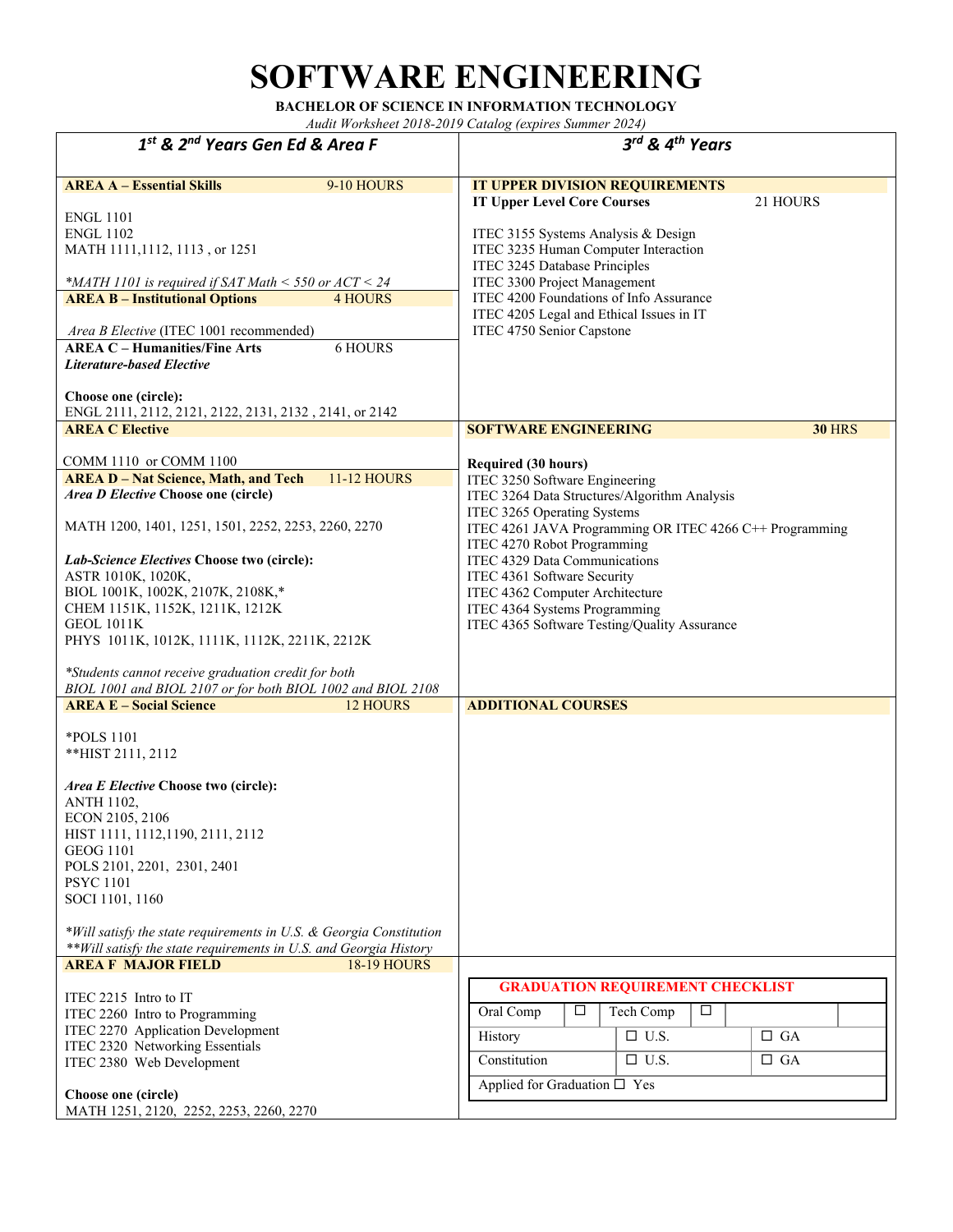# **WEB APPLICATIONS DEVELOPMENT**

**BACHELOR OF SCIENCE IN INFORMATION TECHNOLOGY** 

| $1st$ & $2nd$ Years Gen Ed & Area F                                                                                                                                                                                                                                                                                                                                                                                                                                                                                               | 3rd & 4 <sup>th</sup> Years                                                                                                                                                                                                                                                                                                                          |
|-----------------------------------------------------------------------------------------------------------------------------------------------------------------------------------------------------------------------------------------------------------------------------------------------------------------------------------------------------------------------------------------------------------------------------------------------------------------------------------------------------------------------------------|------------------------------------------------------------------------------------------------------------------------------------------------------------------------------------------------------------------------------------------------------------------------------------------------------------------------------------------------------|
| <b>AREA A - Essential Skills</b><br>9-10 HOURS<br><b>ENGL 1101</b><br><b>ENGL 1102</b><br>MATH 1111, 1112, 1113, or 1251<br>*MATH 1101 is required if SAT Math $<$ 550 or ACT $<$ 24<br><b>AREA B - Institutional Options</b><br><b>4 HOURS</b><br>Area B Elective (ITEC 1001 recommended)<br><b>AREA C - Humanities/Fine Arts</b><br><b>6 HOURS</b><br>Literature-based Elective<br>Choose one (circle):                                                                                                                         | IT UPPER DIVISION REQUIREMENTS<br><b>IT Upper Level Core Courses</b><br>21 HOURS<br>ITEC 3155 Systems Analysis & Design<br>ITEC 3235 Human Computer Interaction<br>ITEC 3245 Database Principles<br>ITEC 3300 Project Management<br>ITEC 4200 Foundations of Info Assurance<br>ITEC 4205 Legal and Ethical Issues in IT<br>ITEC 4750 Senior Capstone |
| ENGL 2111, 2112, 2121, 2122, 2131, 2132, 2141, or 2142<br><b>AREA C Elective</b>                                                                                                                                                                                                                                                                                                                                                                                                                                                  | <b>WEB APPLICATIONS DEVELOPMENT</b><br><b>24 HRS</b>                                                                                                                                                                                                                                                                                                 |
| COMM 1110 or COMM 1100<br><b>AREA D - Nat Science, Math, and Tech</b><br><b>11-12 HOURS</b><br>Area D Elective Choose one (circle)<br>MATH 1200, 1401, 1251, 1501, 2252, 2253, 2260, 2270<br>Lab-Science Electives Choose two (circle):<br>ASTR 1010K, 1020K,<br>BIOL 1001K, 1002K, 2107K, 2108K,*<br>CHEM 1151K, 1152K, 1211K, 1212K<br><b>GEOL 1011K</b><br>PHYS 1011K, 1012K, 1111K, 1112K, 2211K, 2212K<br>*Students cannot receive graduation credit for both<br>BIOL 1001 and BIOL 2107 or for both BIOL 1002 and BIOL 2108 | <b>Required (24 hours)</b><br>ITEC 3264 Data Structures/Algorithm Analysis<br>ITEC 3280 Web Programming<br>ITEC 4244 Database Programming<br>ITEC 4261 Java Programming<br>ITEC 4269 Client/Server Systems Programming<br>ITEC 4286 Web Applications Development<br>ITEC 4361 Software Security<br>ITEC 4366 Advanced Web Development                |
| <b>AREA E - Social Science</b><br>12 HOURS                                                                                                                                                                                                                                                                                                                                                                                                                                                                                        | <b>ADDITIONAL COURSES</b><br><b>15 HRS</b>                                                                                                                                                                                                                                                                                                           |
| *POLS 1101<br>**HIST 2111, 2112<br>Area E Elective Choose two (circle):<br><b>ANTH 1102,</b><br>ECON 2105, 2106<br>HIST 1111, 1112, 1190, 2111, 2112<br><b>GEOG 1101</b><br>POLS 2101, 2201, 2301, 2401<br><b>PSYC 1101</b><br>SOCI 1101, 1160<br>*Will satisfy the state requirements in U.S. & Georgia Constitution<br>** Will satisfy the state requirements in U.S. and Georgia History                                                                                                                                       |                                                                                                                                                                                                                                                                                                                                                      |
| <b>18-19 HOURS</b><br><b>AREA F MAJOR FIELD</b>                                                                                                                                                                                                                                                                                                                                                                                                                                                                                   |                                                                                                                                                                                                                                                                                                                                                      |
| ITEC 2215 Intro to IT<br>ITEC 2260 Intro to Programming<br>ITEC 2270 Application Development<br>ITEC 2320 Networking Essentials<br>ITEC 2380 Web Development<br>Choose one (circle)                                                                                                                                                                                                                                                                                                                                               | <b>GRADUATION REQUIREMENT CHECKLIST</b><br>Oral Comp<br>□<br>Tech Comp<br>□<br>$\Box$ U.S.<br>History<br>$\Box$ GA<br>Constitution<br>$\Box$ U.S.<br>$\Box$ GA<br>Applied for Graduation □ Yes                                                                                                                                                       |
| MATH 1251, 2120, 2252, 2253, 2260, 2270                                                                                                                                                                                                                                                                                                                                                                                                                                                                                           |                                                                                                                                                                                                                                                                                                                                                      |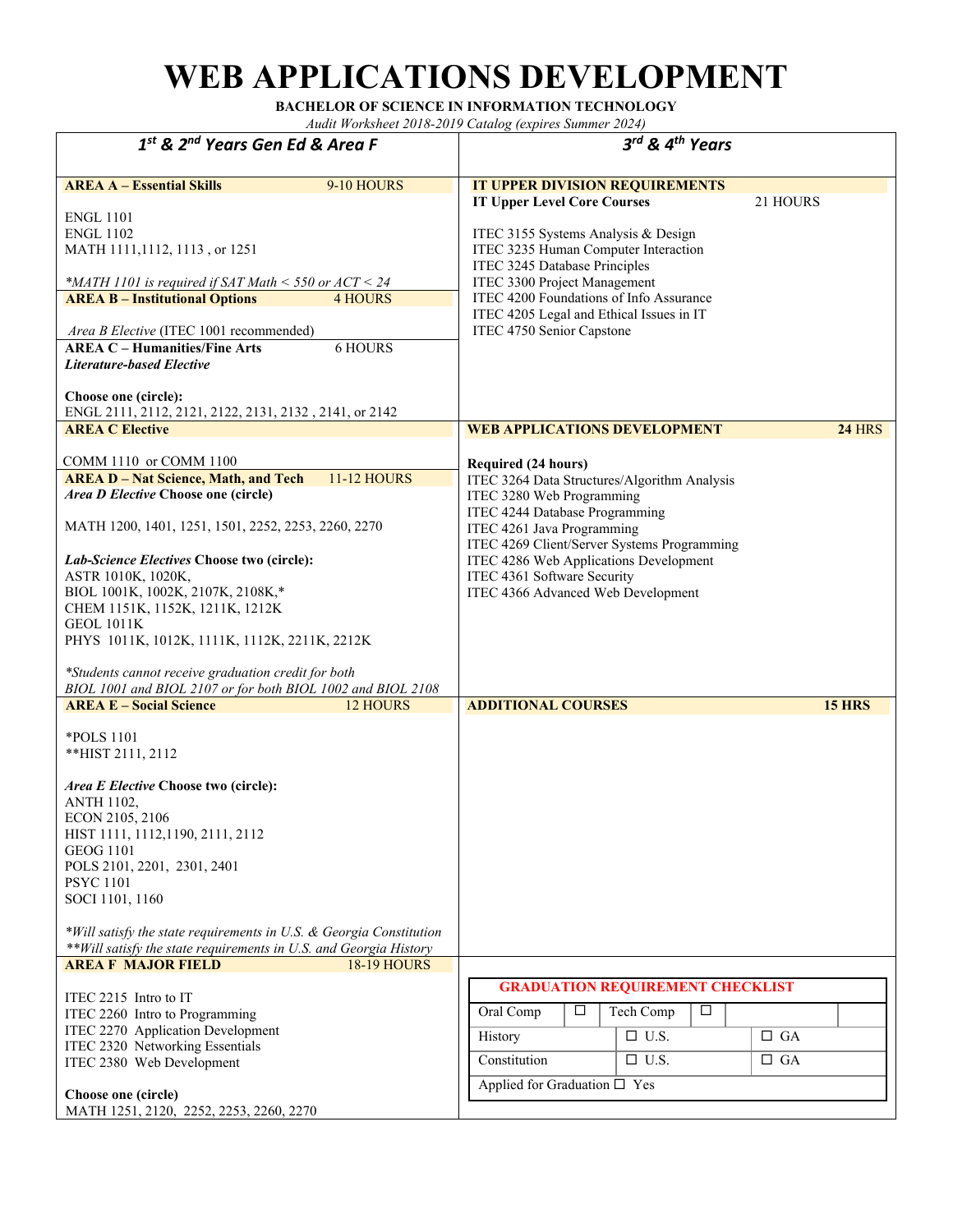## **CRITICAL INFRASTRUCTURE MANAGEMENT**

**BACHELOR OF SCIENCE IN INFORMATION TECHNOLOGY Audit Worksheet 2018-2019 Catalog (expires Summer 2024)**

| 1st & 2 <sup>nd</sup> Years Gen Ed & Area F                                                                                                                                                                                                                                                                                                                                                                                                                                                                  | 3rd & 4th Years                                                                                                                                                                                                                                                                                                                                                                           |
|--------------------------------------------------------------------------------------------------------------------------------------------------------------------------------------------------------------------------------------------------------------------------------------------------------------------------------------------------------------------------------------------------------------------------------------------------------------------------------------------------------------|-------------------------------------------------------------------------------------------------------------------------------------------------------------------------------------------------------------------------------------------------------------------------------------------------------------------------------------------------------------------------------------------|
| <b>GENERAL EDUCATION REQUIREMENTS</b><br><b>AREA A - Essential Skills</b><br>$9 - 10$<br><b>HOURS</b><br><b>ENGL 1101</b><br>ENGL 1102 or 1102H<br>MATH 1111,1112, 1113, 1113H, or 1251<br>*MATH 1101 is required if SAT Math < 550 or ACT < 24<br><b>4 HOURS</b><br><b>AREA B - Institutional Options</b><br>Area B Elective<br>(ITEC<br>1001<br>recommended)                                                                                                                                               | <b>AREAF</b><br>18-19 HOURS<br><b>MAJOR FIELD</b><br><b>HRS</b><br><b>GRADE</b><br>ITEC 2215 Intro to IT<br>ITEC 2260 Intro to Programming<br>ITEC 2270 Application Development<br>ITEC 2320 Networking Essentials<br>ITEC 2380 Web Development<br>Choose one (circle)<br>MATH 1251, 2120, 2252, 2253, 2260, 2270                                                                         |
| <b>AREA C - Humanities/Fine Arts</b><br>6 HOURS<br><b>Literature-based Elective</b><br>Choose one (circle):<br>ENGL 2111, 2112, 2121, 2122, 2131,<br>2131H, 2132, 2132H, 2141, 2142<br><b>Area C Elective</b><br>COMM 1110 or COMM 1100<br>$11 - 12$<br><b>AREA D - Nat Science, Math, and Tech</b>                                                                                                                                                                                                          | IT UPPER DIVISION REQUIREMENTS<br><b>IT Upper Level Core Courses</b><br>21 HOURS<br>ITEC 3155 Systems Analysis & Design<br>ITEC 3235 Human Computer Interaction<br>ITEC 3245 Database Principles<br>ITEC 3300 Project Management<br>ITEC 4200 Foundations of Info Assurance<br>ITEC 4205 Legal and Ethical Issues in IT<br>ITEC 4750 Senior Capstone                                      |
| <b>HOURS</b><br>Elective<br>Area D<br>Choose one (circle)<br>MATH 1200, 1401, 1251, 1501, 2252, 2253,<br>2260, 2270<br><b>Lab-Science Electives</b><br>Choose two (circle):<br>ASTR 1010K, 1020K,<br>BIOL 1001K, 1001K-H, 1002K, 1002K-H,<br>2107K, 2108K,*<br>CHEM 1151K, 1152K, 1211K, 1212K<br>GEOL 1125, 1126,<br>PHSC 1011K,<br>PHYS 1011K, 1012K, 1111K, 1112K,<br>2211K, 2212K<br>*Students cannot receive graduation credit for both BIOL 1001<br>and BIOL 2107 or for both BIOL 1002 and BIOL 2108. | <b>21HRS</b><br><b>CRITICAL INFRASTRUCTURE MANAGEMENT</b><br><b>Required (21 hours)</b><br>ITEC 4310 Critical Infrastructure Security and Resilience<br>ITEC 4320 Industrial Control Systems<br>ITEC 4321 Forensics/Data Recovery<br>ITEC 4341 Network Forensics and Incident Response Planning<br>ITEC 4345 Cyber Systems Security<br>CRJU 4507 Homeland Security<br>CRJU 4550 Terrorism |
| <b>AREA E – Social Science</b><br>12 HOURS<br>*POLS 1101 or 1101H<br>** HIST 2111, 2111H, 2112, or 2112H<br>Area E Elective Choose two<br>(circle):<br><b>ANTH 1102,</b><br>ECON 2105, 2105H, 2106, 2106H,<br>HIST 1111, 1112, 1190, 2111,<br>2111H, 2112, 2112H, GEOG 1101<br>POLS 2101, 2201, 2301, 2401<br>PSYC 1101, 1101H,<br>SOCI 1101, 1101H, 1160<br>*Will satisfy the state requirements in U.S. & Georgia Constitution<br>** Will satisfy the state requirements in U.S. and Georgia History       | <b>18HRS</b><br><b>ADDITIONAL COURSES</b><br><b>GRADUATION REQUIREMENT CHECKLIST</b><br>Oral Comp<br>Tech Comp<br>$\Box$<br>$\Box$<br>History<br>$\Box$ U.S.<br>$\Box$ GA<br>Constitution<br>$\Box$<br>GA<br>U.S.<br>Applied for Graduation $\Box$ Yes                                                                                                                                    |